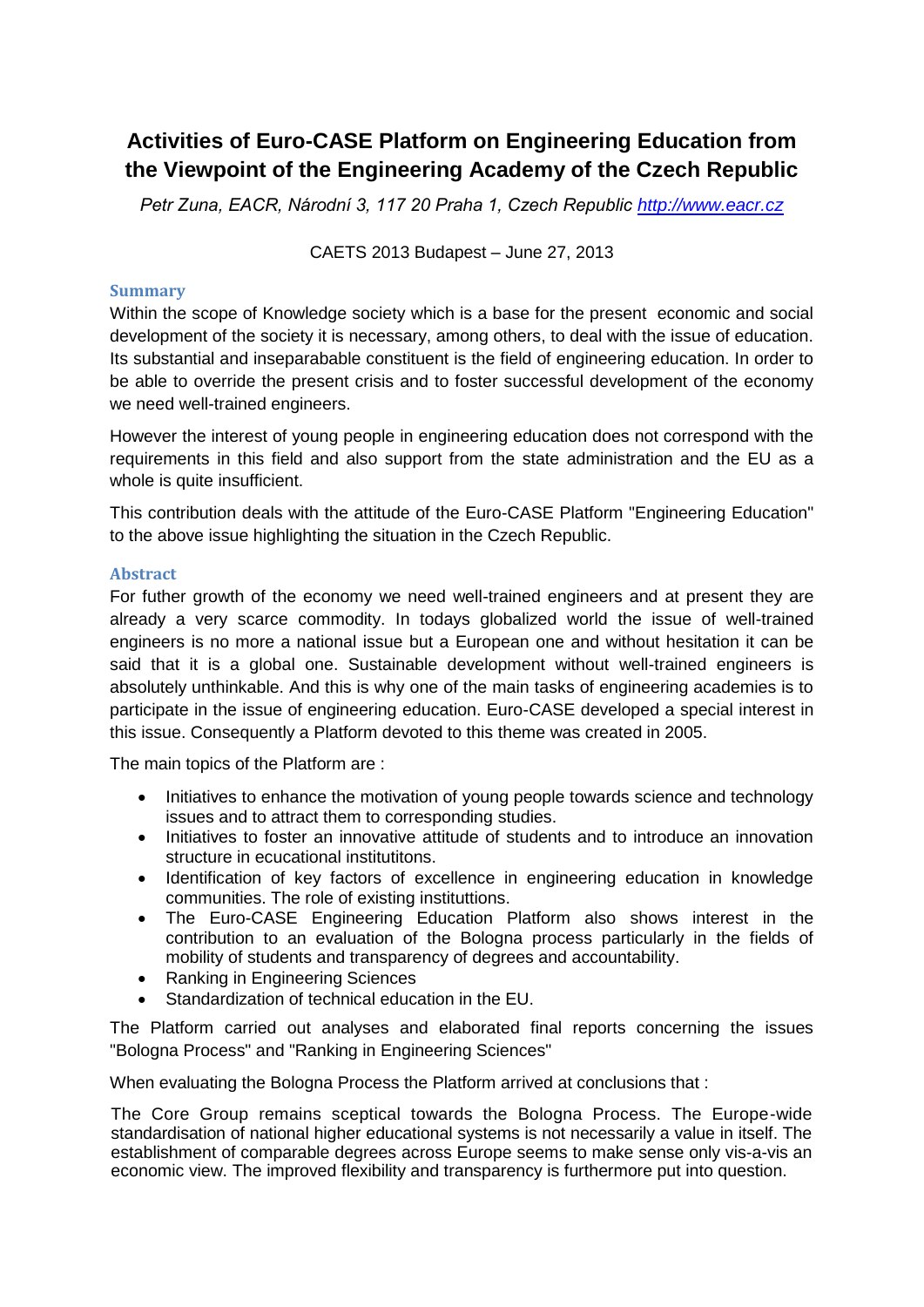Still, the process cannot be shaped on an European level, but must be influenced on a national level. In order to get involved in the process, the academies should contact the responsible persons for the Bologna process at their national government. Also concerning the improvement of mobility, the obstacles need to be overcome nationally or even from university to university, for example through bilateral arrangements between universities and exchange programmes, such as ERASMUS, International Student Exchange Program (ISEP), Central European Exchange Program For University Studies (CEEPUS), Double Degree Programmes with other universities, Summer Programmes or National Exchange Programmes or scholarships and the terminating ERASMUS programme.

In the analyses concerning Ranking in Engineering Sciences :

The Core Group is aware of the importance of ranking for the European higher education system. Nevertheless, it is difficult to compare different higher Education Systems and different environments of national Education Systems. Especially concerning Engineering Sciences.

One of the main questions concerning ranking in Engineering Sciences is the choice of criteria. The quality of research in engineering sciences cannot be measured by the quantity or the density of citation alone. The choice of the right criteria is very controversial: "Innovation" seems to be as important for measuring excellence as the quality of "research". The number of publications and citations seems to be less crucial than for example the number of start-ups, of patents or the financial volume.

Furthermore, it has to be taken into account that the different educational systems rely on different priorities in education systems. The research on the link between education, motivational structure and socio-cultural context is still missing on an international scale. In this context, it needs to be discussed whether Europe needs one paradigm of excellence in technical science. It can be argued that the diversity of excellent science institutions is important as the unique selling point of the European education system. The Core Group recommended to discuss the future of the European education system considering diversity. It follows the importance of an adequate ranking of European universities in the field of engineering. Any ranking system needs to address the differences in education systems and to outline the criteria for excellence in engineering sciences on a scientific basis.

On the basis of a questionnaire processed by Euro-CASE member academies, Euro-CASE compiled "Best Practices" how to support the interest of young people in technical sciences and mathematics. The results were presented at the annual Euro-CASE conference in Stockholm. They were sent to EC President Manuel Barroso with a recommendation to start programmes on national levels in all EU countries with a goal to increase interest in mathematics, science and technology among children, to increase the competence of teachers in primary and secondary schools.

The above issues are dealt with also in the Czech Republic. The interest of young people in technical education slightly increases, however, with the simultaneous sharp downward slope of the demographic curve this increase is insufficient. At sectional workshops these issues were discussed and several recommendations proposed :

- 1. To invite successful graduates from various fileds of study and to present them as examples worth following. To select successful students for this "recruitment" in master and PhD study programmes.
- 2. To involve future employers both from the viewpoint of profitable bids for jobs for graduates and to help in equipping school laboratories to ensure that education in particular disciplines is interesting and motivating.
- 3. Ranking of schools in the media appears to be counterproductive. The results of such ranking are misrepresenting and misleading.